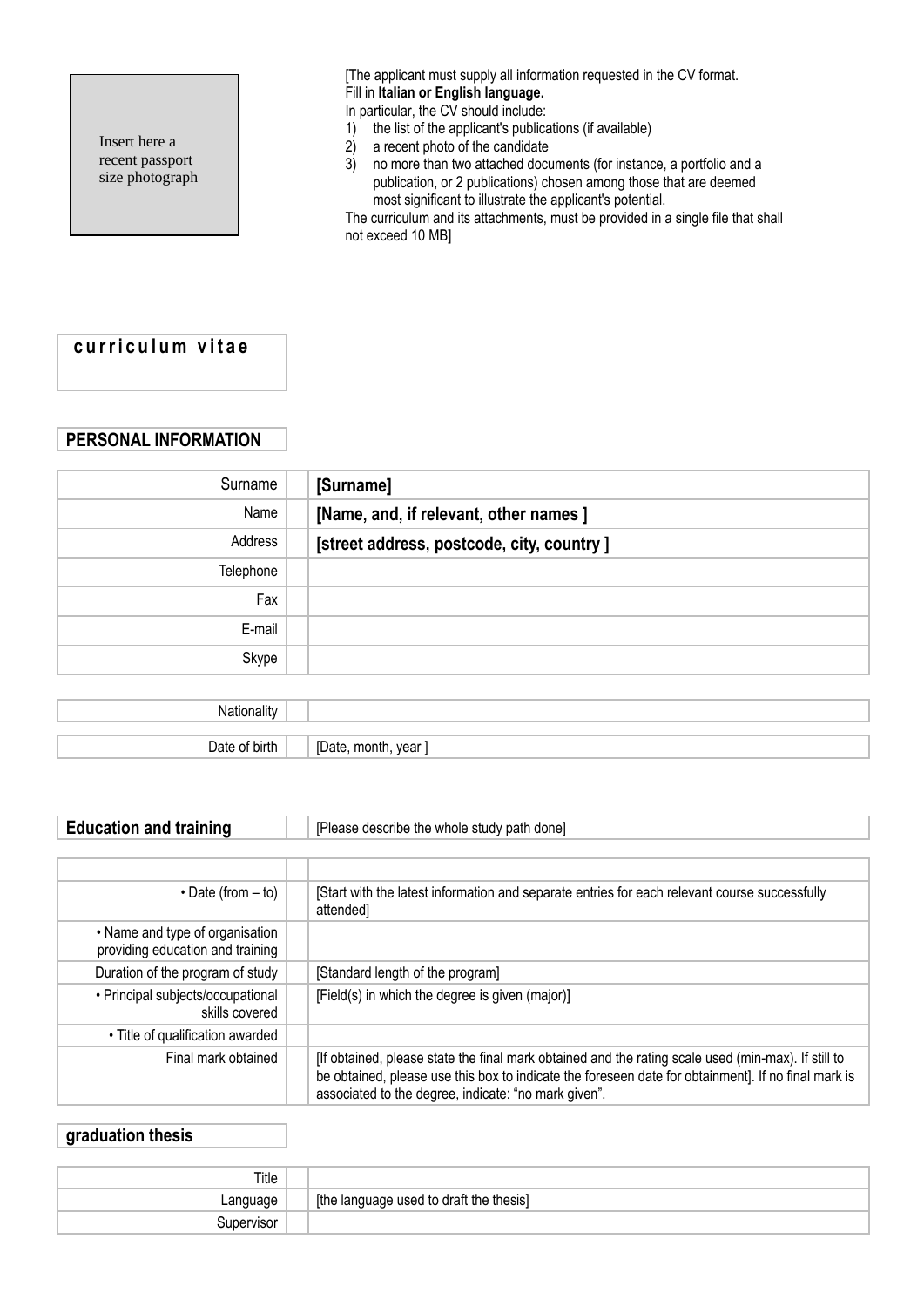| Thesis Summary                         | [summary - 1000 characters]<br>[if useful for the evaluation, attach a selection of graphic slides of the CV]                                                                                |
|----------------------------------------|----------------------------------------------------------------------------------------------------------------------------------------------------------------------------------------------|
| publications and articles<br>submitted | [Articles in journals and at scientific conferences, books, essays, published and award-winning<br>competition projects, etc. 1<br>[Enclose as attachments the most significant (maximum 2)] |

| Author(s) and title |                                                                                          |
|---------------------|------------------------------------------------------------------------------------------|
| Language            | [the language of the publication]                                                        |
| Publication place   | [specify the title of journal, conference or any other place of publication of the work] |
| Date of publication | [indicate if published, otherwise indicate "submitted"]                                  |

# **certifications**

| GRE                                  | [indicate date and mark obtained]                                     |
|--------------------------------------|-----------------------------------------------------------------------|
| gmat                                 | [indicate date and mark obtained]                                     |
| Certifications of language knowledge | <sup>1</sup> [indicate type of certification, date and mark obtained] |

#### **Work experience, stages, studies abroad**

| $\bullet$ Date (from $-$ to)             | [start with the latest information and list separately each relevant positions occupied] |
|------------------------------------------|------------------------------------------------------------------------------------------|
| • Name and address of<br>firm/university |                                                                                          |
| • Type of business or sector             |                                                                                          |
| • Type of employment                     |                                                                                          |
| • Main activities and responsibilities   |                                                                                          |